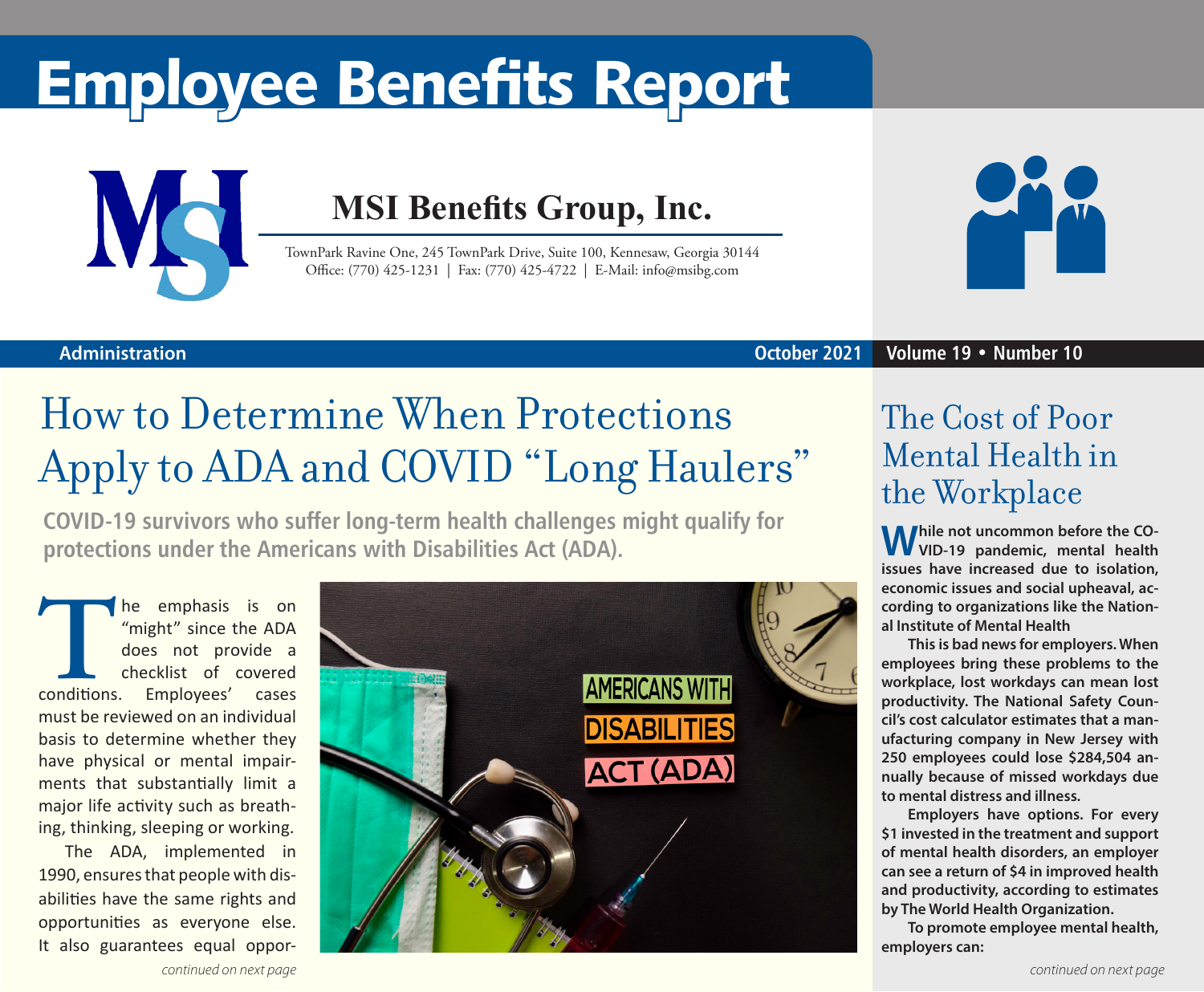tunity for individuals with disabilities in public accommodations, employment, transportation, state and local government services and telecommunications.

This year the Department of Justice (DOJ) and Health and Human Services (HHS) jointly issued guidance on COVID-19 disabilities. While some people who have mild or moderate COVID-19 can have symptoms that last about two weeks, others  $-$  referred to as long haulers  $-$  can be left with debilitating side effects.

Examples of situations where a COVID-19 long-hauler might be substantially limited in a major life activity would include, according to the DOJ and HHS:

- \* Lung damage that causes shortness of breath, fatigue and related effects
- \* Intestinal pain, vomiting and nausea that have lingered for months
- \* Memory lapses and brain fog.

Employees with these symptoms do not automatically qualify for assistance under the ADA. An individualized assessment is necessary. Assessments must be based on reliable medical or other objective evidence rather than on generalizations, subjective impressions, fear, patronizing attitudes or stereotypes.

In addition, employees who recover quickly from the disease and are not covered by the ADA may be covered by the Family and Medical Leave Act (FMLA). The FMLA provides certain employees up to 12 weeks of unpaid, job-protected leave per year. It also requires that the employee be allowed to keep their group health benefits during the leave.

#### **Accommodations**

Any request for accommodation must provide an opportunity for the employee with a disability to achieve the same level of performance and to enjoy benefits equal to someone who doesn't have a disability.

Reasonable requests for accommodating a disability can include:

- $*$  Making existing facilities used by employees readily accessible to and usable by an individual with a disability
- \* Restructuring a job
- Modifying work schedules
- Acquiring or modifying equipment
- Providing qualified readers or interpreters
- Modifying examinations, training, or other programs
- **\*** Reassigning an employee to a vacant position they may be qualified for if they are unable to do their original job.

Whatever the accommodation, the employer does not have to provide any accommodation that creates an undue hardship on the business. For instance, employers are not required to lower quality or production standards as an accommodation; nor are they obligated to provide personal use items such as wheelchairs, prescription glasses or hearing aids.

#### **Resources**

The Equal Employment Opportunity Commission (EEOC) enforces workplace anti-discrimination laws, including the ADA, and the Rehabilitation Act. These acts include the requirement for reasonable accommodation and non-dis-

- \* Educate employees on the value of good mental **health**
- **Offer employees telehealth access to providers through a laptop or cell phone.**
- **\*** Train managers to support employees in under**standing mental well-being**
- Provide access to an employee assistance pro**gram (EAP) for referrals to mental health professionals.**

**To calculate what the costs of lost productivity to your workplace from mental health issues might be, visit** www.nsc.org/mentalhealthatwork#/**.**

crimination based on disability, and rules about employer medical examinations and inquiries. Visit www.eeoc.gov/coronavirus for more information.

Since guidance from public health authorities has been changing as COVID-19 has evolved, employers should continue to seek the most current information on maintaining workplace safety. Some resources include:

- **\* The Centers for Disease Control and Preven**tion's (CDC) "Interim Public Health Recommendations for Fully Vaccinated People" at www.cdc.gov/coronavirus/2019-ncov/vaccines/fully-vaccinated-guidance.html
- The CDC's Frequently Asked Questions about COVID-19 Vaccination: https://www.cdc. gov/coronavirus/2019-ncov/vaccines/faq. html
- **\* The EEOC publication "Pandemic Prepared**ness in the Workplace and the Americans with Disabilities Act" at www.eeoc.gov/sites/ default/files/2020-04/pandemic\_flu.pdf
- The EEOC "3/27/20 Webinar" at www.eeoc. gov/coronavirus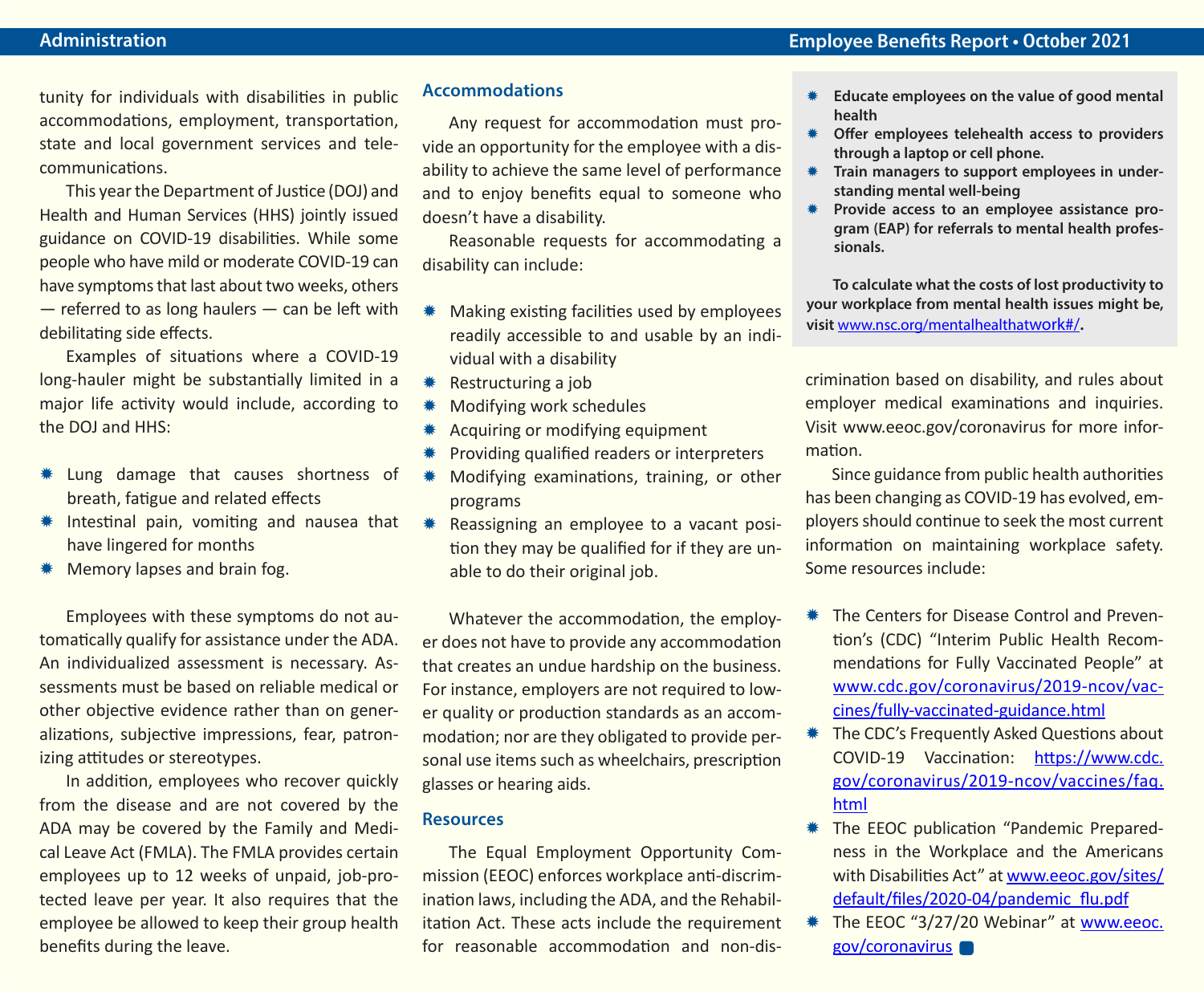# Make Sure Voluntary Insurance Plans Are Really Voluntary

**A voluntary plan that turns out not to be voluntary can also be a complicated maze of paperwork for an employer**

**V**oluntary plans provide benefits exclusively funded by employee premiums with limited employer involvement. The plans are popular because they allow employees to choose benexclusively funded by employee premiums with limited employer involvement. The plans are popular efits that best fit their needs. Voluntary plans range from dental to life insurance and from financial counseling to pet insurance.

Employers like voluntary plans because they can attract and help keep employees who appreciate the opportunity to personalize their coverage. Plus, if the plans meet federal guidelines for a voluntary plan, the plans will be exempt from ERISA (Employee Retirement Income Security Act of 1974) regulations, which sets the minimum standards for voluntarily established retirement and health plans in private industry.

Although most employee benefit plans offered through an employer are subject to ERISA, the regulations have a safe harbor exemption that allows employers to offer certain types of insurance programs without having to follow extensive reporting, disclosure, and fiduciary requirements. These compliance obligations can include:

- Preparing and operating the plan according to a written plan document
- \* Providing employees with a summary plan description and summary of material modifications when there are substantial changes made to the plan



Annual reporting requirements and other obligations under COBRA, HIPAA, and other laws and regulations governing employee benefit plans.

Exempt plans usually fall within the following categories: medical, surgical, hospital, vacation and prepaid legal services.

However, if the employer fails to meet the stringent requirements of the voluntary plan safe harbor, a medical plan, such as a vision or dental, can be subject to ERISA.

There are four requirements a plan must meet to qualify for safe harbor:

- Y **Voluntary participation:** The benefit plan must be completely voluntary. If the employee automatically receives the coverage and it's paid for by the employer, then it is not voluntary. Plus, employers cannot require employees to attend meetings about voluntary benefits.
- No employer contributions: Employers cannot contribute to the costs. Nor can they allow salary contributions to be made on a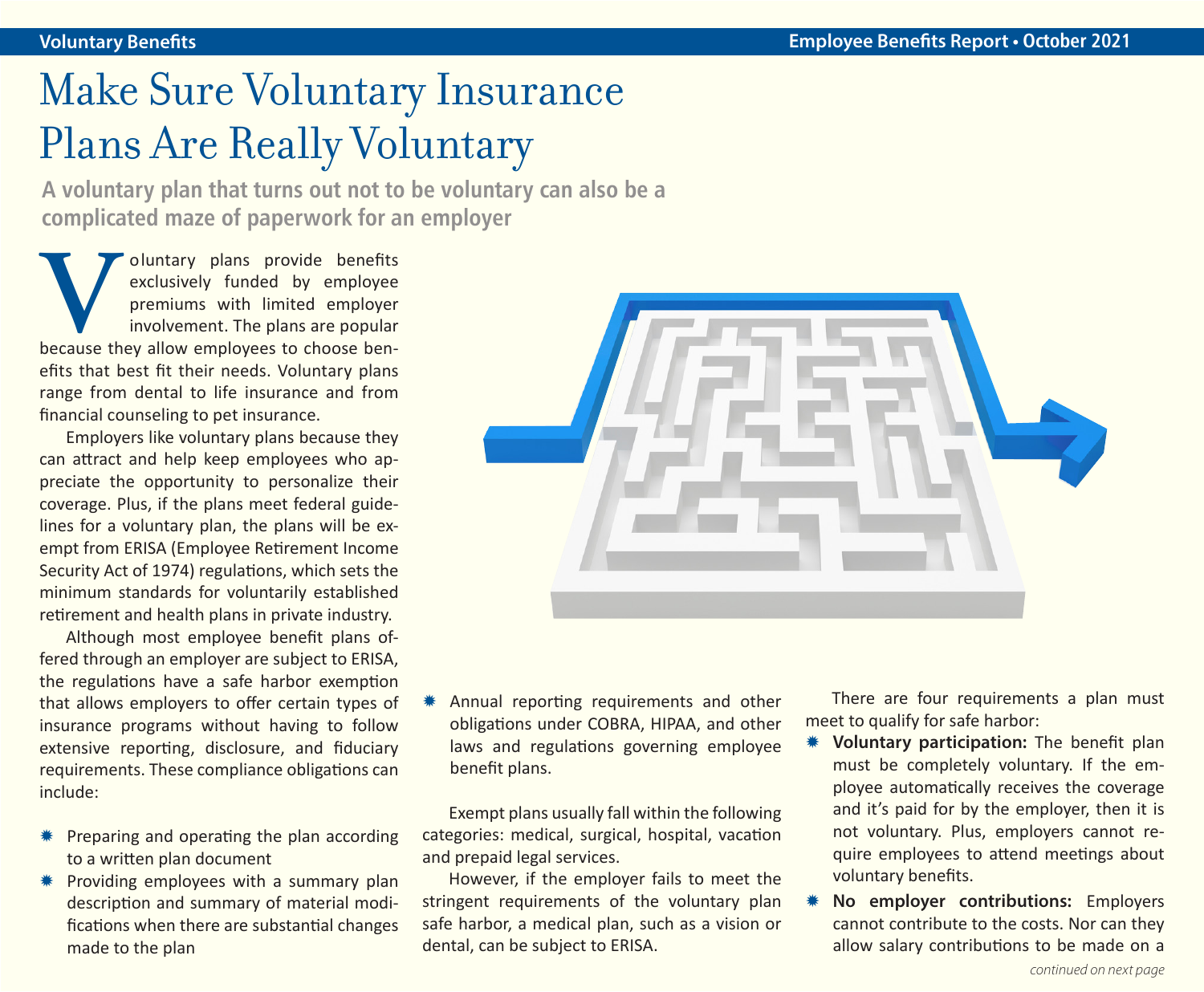pre-tax basis through a Cafeteria/ Section 125 plan since these are considered employer contributions. Therefore, all employee contributions must be after-tax. Safe harbor rules also do not allow employers to reimburse employee premium expenses, which includes payments under tax-advantaged reimbursement arrangements like health reimbursement accounts (HRAs).

- No employer endorsement: An employer should not take any action that makes it look like they are endorsing a benefit plan. An employer is showing they are endorsing a plan when they select the insurer, negotiate the terms of the plan, limit coverage to select groups or classifications of employees, or assist employees with making claims for benefits. However, employers can make the plan available to employees and publicize the availability of the plan, collect premiums through payroll deductions, and submit the premium payments to the insurer.
- **Employers receive no reimbursement:** Employers shouldn't receive any compensation other than reasonable compensation, excluding any profit, for administrative services rendered in connection with payroll deductions.

If you're in doubt as to what qualifies as safe harbor, confer with qualified counsel to be sure your voluntary plans are not subject to ERISA.

### Is It Possible to Save Too Much for Retirement?

**While some employees aren't saving enough for retirement, some save too much in their plans and pay the price in penalties.**

### **Current State of Saving**

More than one-third of the U.S. population is unprepared for retirement, according to a poll by TechnoMetrica Institute of Policy and Politics. Thirty-six percent of Americans do not have savings earmarked for retirement, while 38 percent plan to work beyond age 65 to build their retirement portfolio. In addition, the number of 401(k) participants has not increased from an estimated 60 million Americans since 2017.

This is particularly poignant in that stock market gains have made many employees millionaires. According to Fidelity Investments, the number of 401(k) accounts with balances of at least \$1 million or more has recently grown 74.5 percent. Plus, the average 401(k) held \$129,300 at the end of the second quarter of 2021, up 24 percent from 2020; the average IRA was \$139,000, a 21 percent gain.

These gains are in large part attributed to the run-up in the stock market: The S&P 500 rose 38.6 percent, while the Nasdaq Composite jumped 44.2 percent.

#### **Too Much of a Good Thing**

While many employees understand the power of a 401(k) and compound interest, ignoring Internal Revenue Service (IRS) tax law limits can kill gains that 401(k)s provide.

Encourage your employees to save as much as possible, but also to be aware of IRS annual limits:

- 401(k): In 2021, employees are allowed to save \$19,500 annually in their workplace retirement plan. Employees who are 50 or older can take advantage of catch-up contributions of \$6,500.
- **\*** Penalty: There is a 6 percent penalty for excess contributions and the penalty continues for each year that the excess contribution remains in the account. Also, an excess 401(k) contribution can trigger double taxation: The excess contribution and earnings are taxed when they're withdrawn, but the contribution also is added to taxable income for the year the contribution was made.
- \* All retirement plans: An employee who is 49 or younger can contribute a maximum of \$58,000 to all of their retirement plans in 2021. For those 50 and older, the limit is \$64,500. No employee can contribute more than they earned.

If an employee or their spouse is covered by a retirement plan at work, the deduction may be reduced or phased out. This reduction goes until the deduction is eliminated. The amount of the deduction depends on the taxpayer's filing status and their income. If neither the taxpayer nor their spouse is covered by a retirement plan at work, the phase-outs don't apply.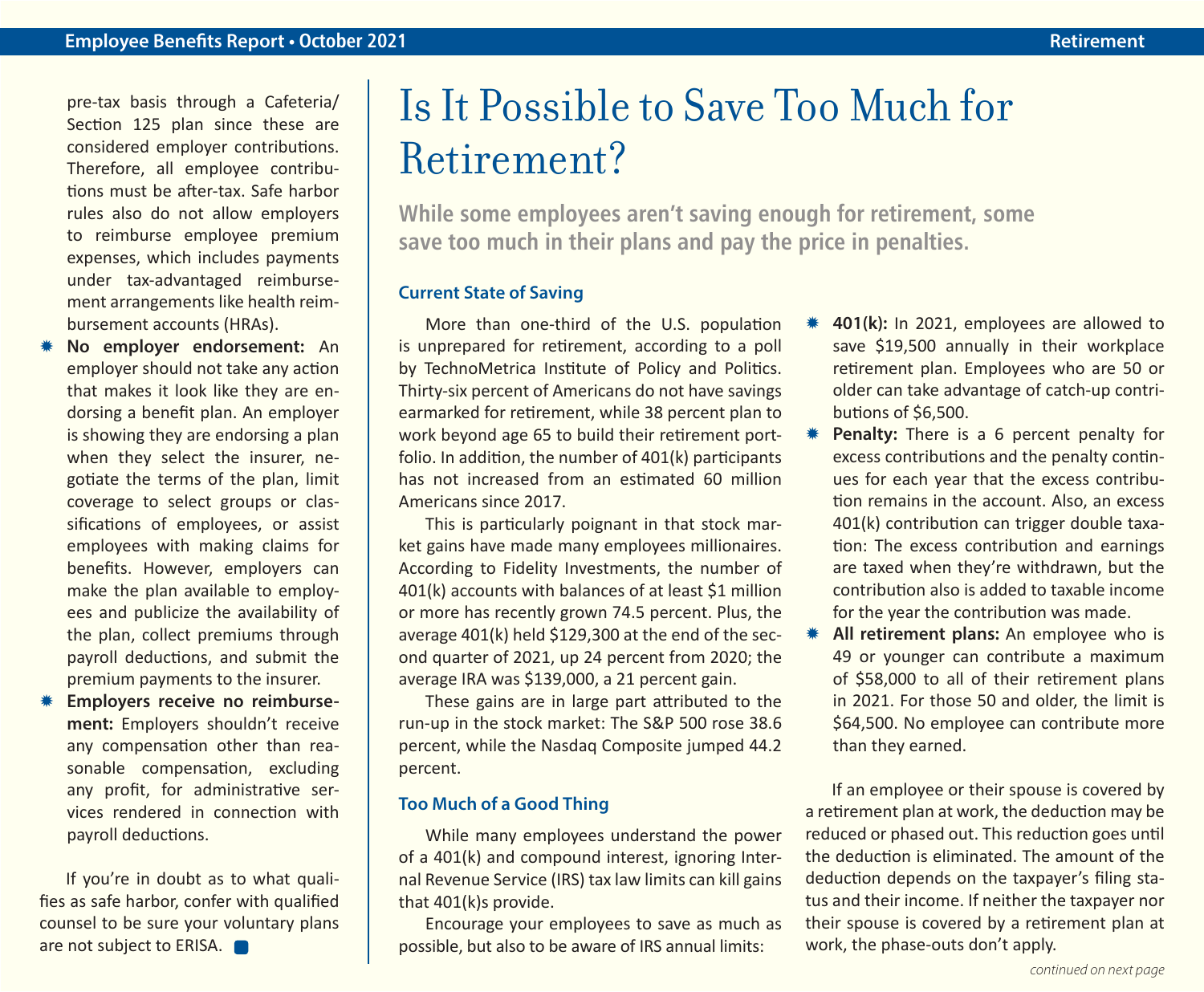These are the traditional IRA phase-out ranges for 2021 (allowable contributions are phased out from 100% to 0% in these ranges):

- $*$  \$66,000 to \$76,000 Single taxpayers covered by a workplace retirement plan.
- $*$  \$105,000 to \$125,000 Married couples filing jointly. This applies when the spouse making the IRA contribution is covered by a workplace retirement plan.
- $*$ \$198,000 to \$208,000 A taxpayer not covered by a workplace retirement plan married to someone who's covered.

Income phase-out ranges for taxpayers making contributions to a Roth IRA:

- $$125,000$  to  $$140,000$  Single taxpayers and heads of household.
- $*$  \$198,000 to \$208,000 Married, filing jointly.

Not withdrawing funds: Employees must start to withdraw funds from their retirement accounts by April 1 of the year following the year they turn 72. Each year thereafter, distributions must be made by Dec. 31. If they're still working at age 72 and their plan allows it, they can put off required minimum distributions from their 401(k), 403(b) or other defined-contribution plan until they retire (unless they own 5 percent or more of the business). However, these employees must start minimum withdrawals from previous employers' plans as well as IRAs and self-employed retirement plans including SEPs and SIMPLEs.

\* The IRS penalty is 50 percent of the amount that should have been withdrawn.



Employees who realize they made an excess contribution can withdraw the excess and any earnings associated with it to avoid the penalty as long as they do it before they file income taxes. However, the withdrawal will be taxed as income. If the money came from an IRA, the employee may owe a 10 percent early withdrawal penalty on earnings if they're under 59 ½.

#### **How Employers Can Help**

To get a clear picture of how important saving for retirement is to your employees, look at your company's 401(k) participation and savings rates. If they are low, you can help your employees take steps to make saving easier.

Education is key. Many employees are not saving because they are living paycheck to paycheck – not because they don't make enough – but because they don't have a budget or plan. Employees should encourage and hear success stories from people who have improved their

financial situation by focusing on new and healthy habits like budgeting, saving for emergencies and eliminating debt.

Also talk to them about compound interest. For instance, if an employee starts saving \$2,000 of their salary annually starting at age  $22 -$  even if they stopped saving at age 30  $$ they'd have \$1.6 million by age 65 (assuming future economic conditions resemble historical trends). That same employee would only have a little more than \$1 million at retirement if they didn't start saving until age 30, even if they kept saving \$2,000 annually until the day they retired.

Many companies automatically enroll new employees in a 401(k) plan. The typical savings amount is 3 percent of each employee's pay. Automatic enrollment has been successful in getting more employees to save in 401(k) plans, but employees should be encouraged to increase the amount of their savings annually.